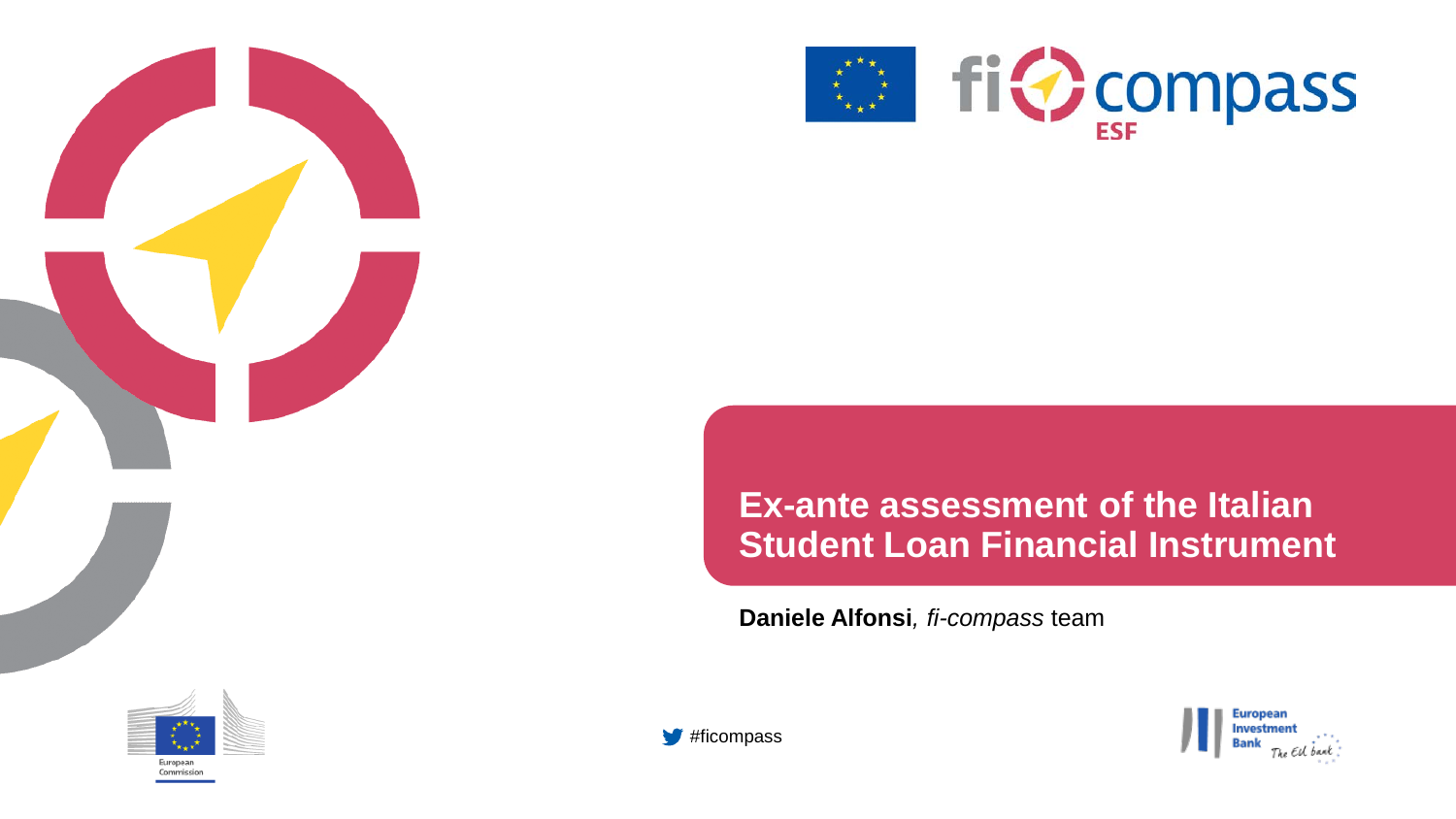## **CONTEXT AND TIMELINE**



The ex-ante assessment started in May 2018, upon request of the **managing authority** and it is performed by the **EIB in partnership with PwC**

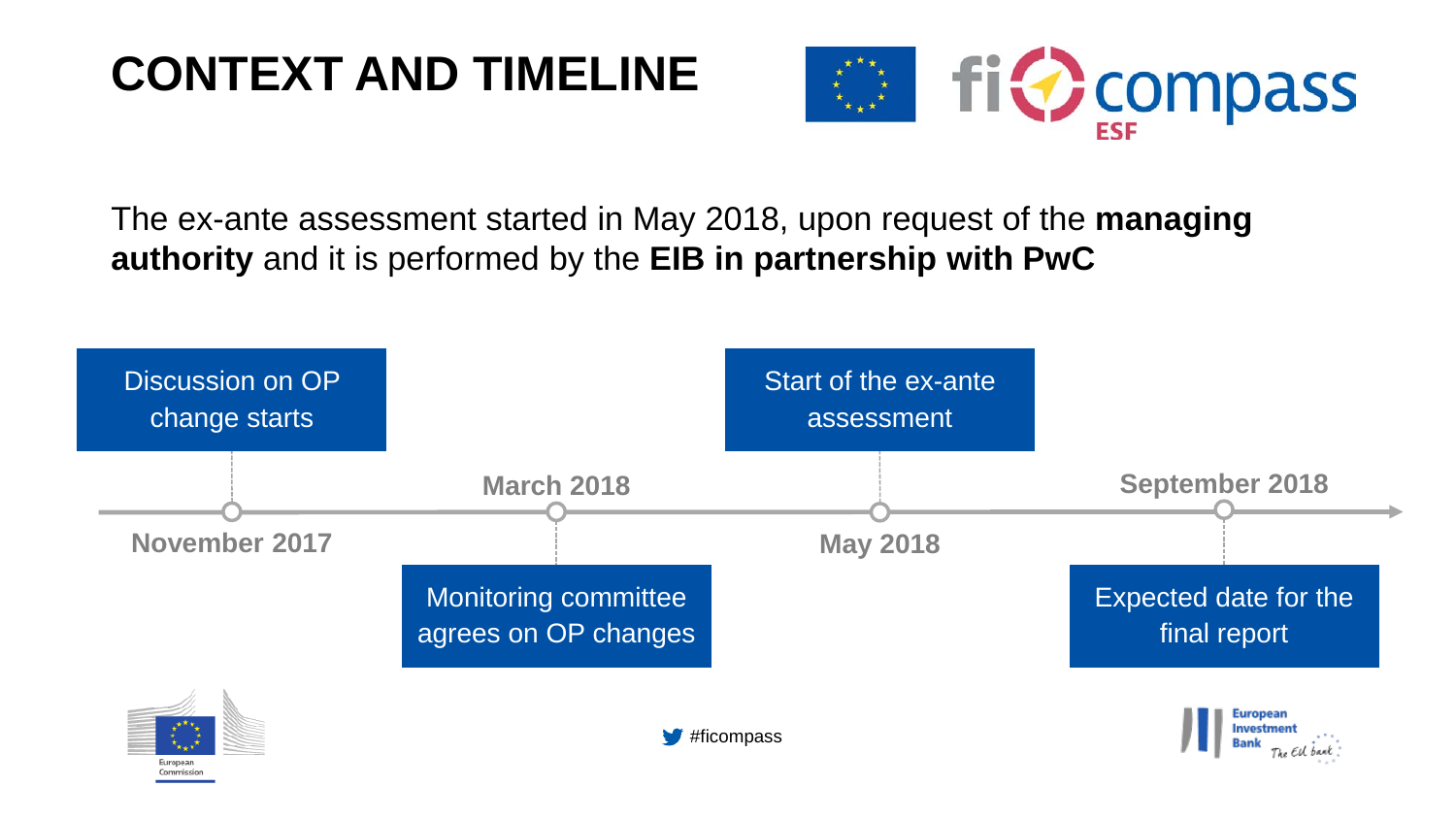### **SCOPE AND STRUCTURE**



According to the Operational Programme, the proposed financial instrument should mainly support **students of the South of Italy** to undertake **tertiary education**

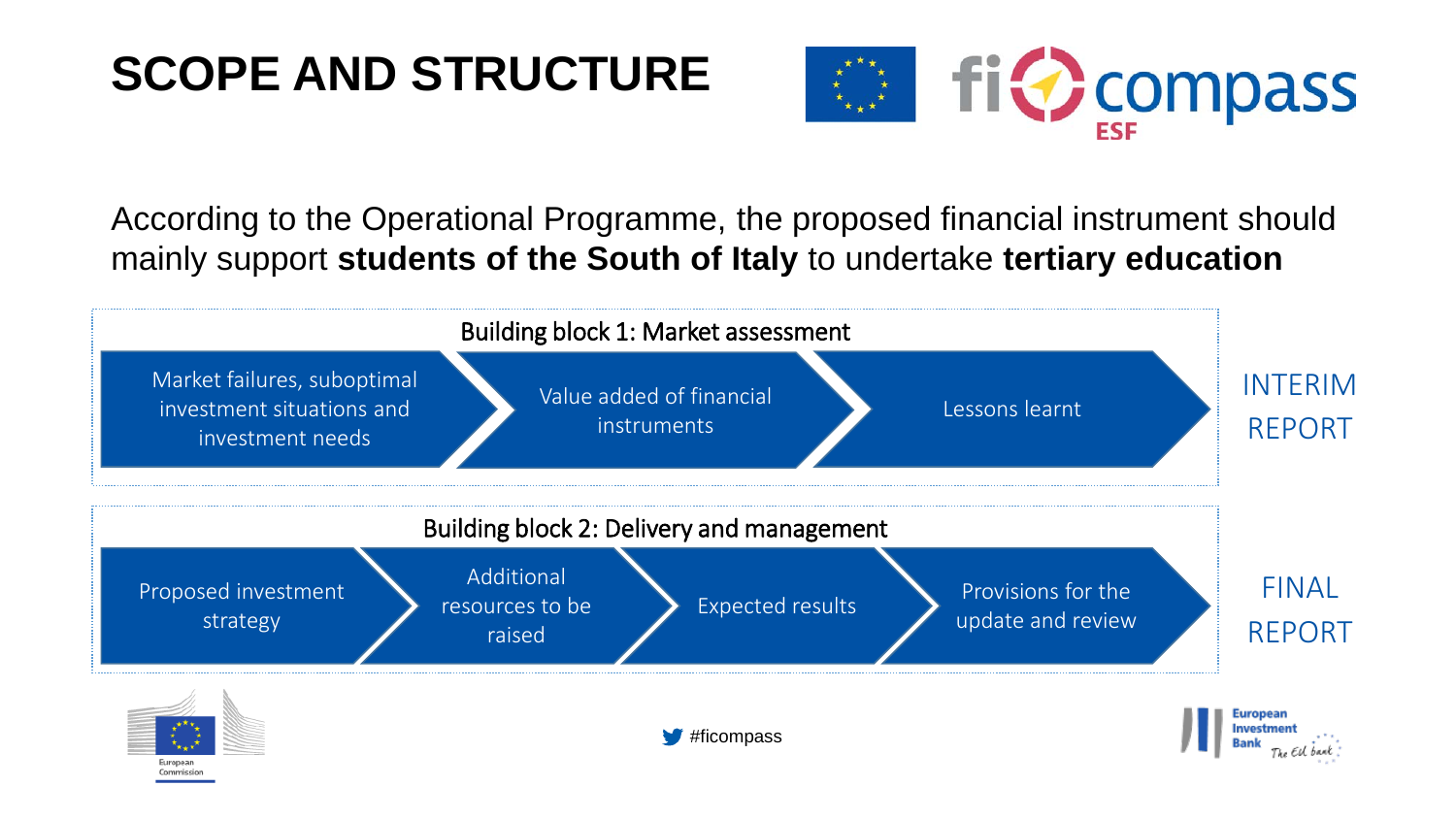#### **METHODOLOGY**



A combined analysis of **three type of sources** was performed, combining a **quantitative and qualitative approach**  and thus allowing for more **robust conclusions**







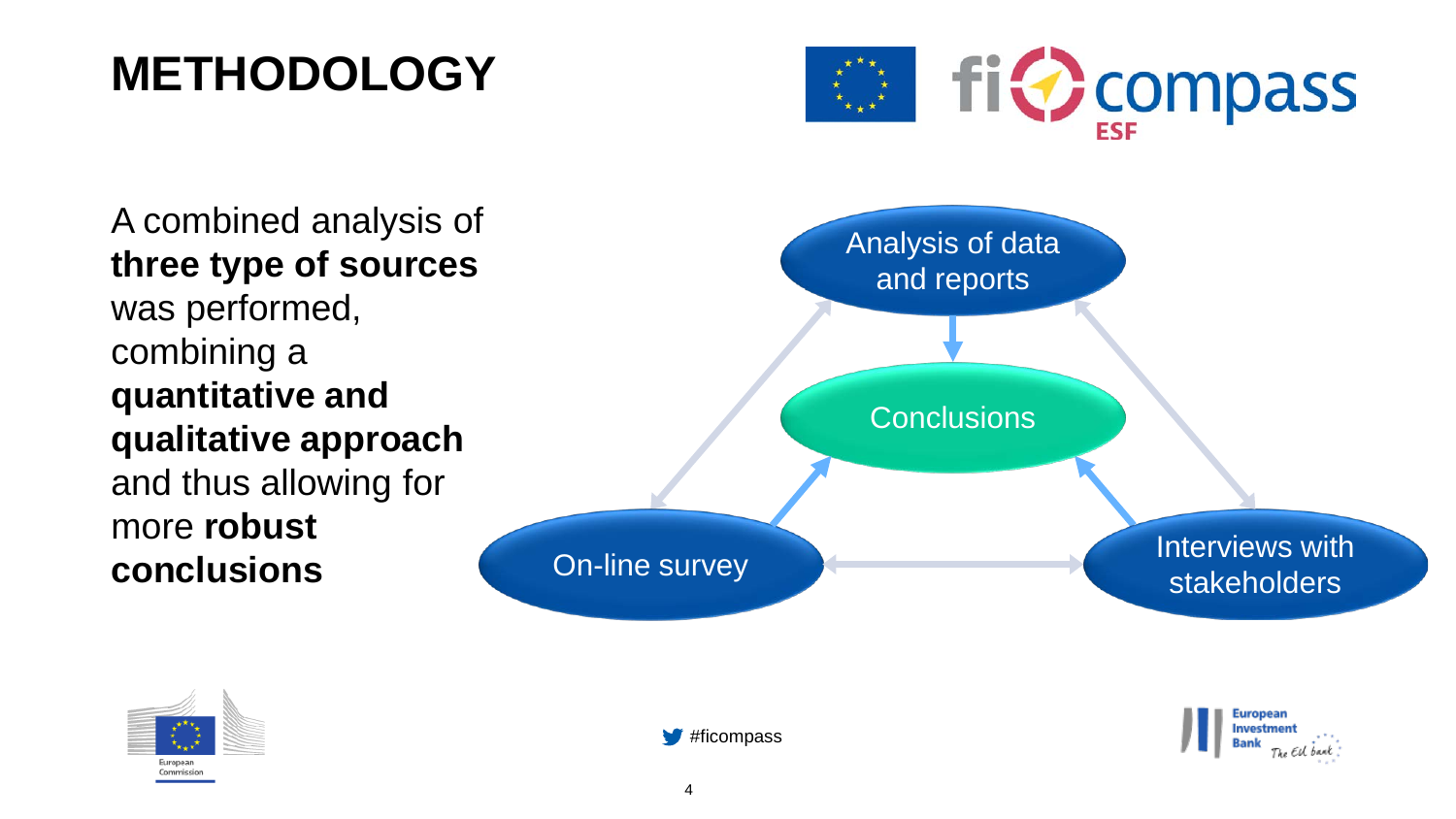## **SECTOR ANALYSIS**



- The % of Italian **population with a university degree is among the lowest in OECD**
- Italian **intra-regional differences**: **southern regions** lag behind (esp. tertiary education)
- **Few** students (about 54%) with a bachelor degree decide to **pursue tertiary education**

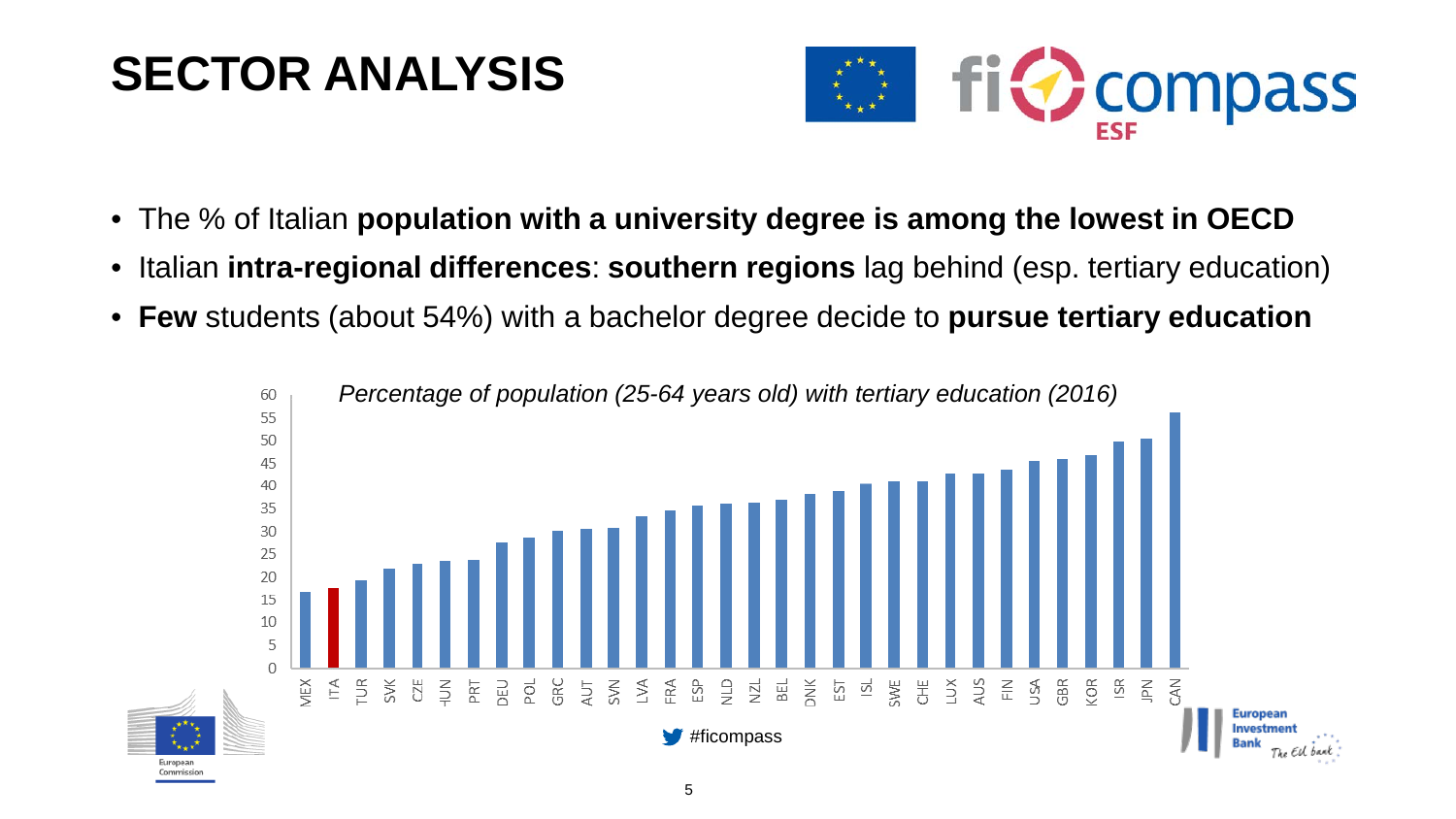#### **FINANCING GAPS**



Combining data and information coming from different datasets, an **annual financing gap** in the range of **EUR 45 and 120 million** was found (about EUR 225 – 610 million for the investment period)

**Financing demand already met EUR 20.5 million**

**Unmet financing demand EUR 122 million**



**Annual financing gap EUR 45 – 122 million**

**2019-2023 financing gap EUR 225 – 610 million** 





#ficompass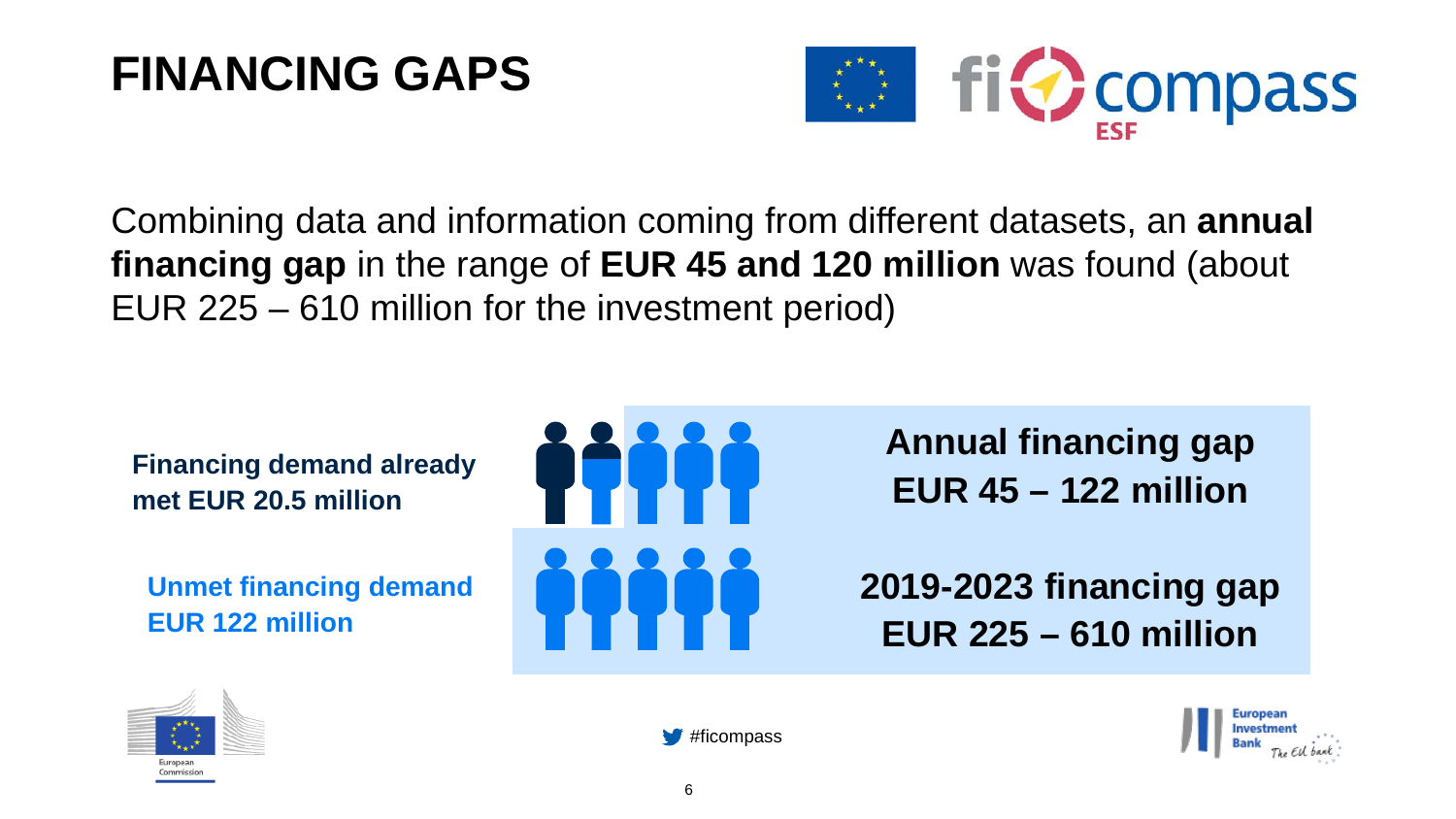# **RECOMMENDATIONS**



From analysis and consultations with stakeholders, some recommendations for the design of the financial instrument emerged:

- It should **not discriminate** potential final recipients **based on their income**
- **Loan size** should cover borrowers' needs but it should have a cap thus **avoiding excessive indebtedness**
- Appropriate mechanisms should be implemented to **link the repayment of the loan to income of the borrower**
- **Communication activities** are key for a successful instrument





#ficompass